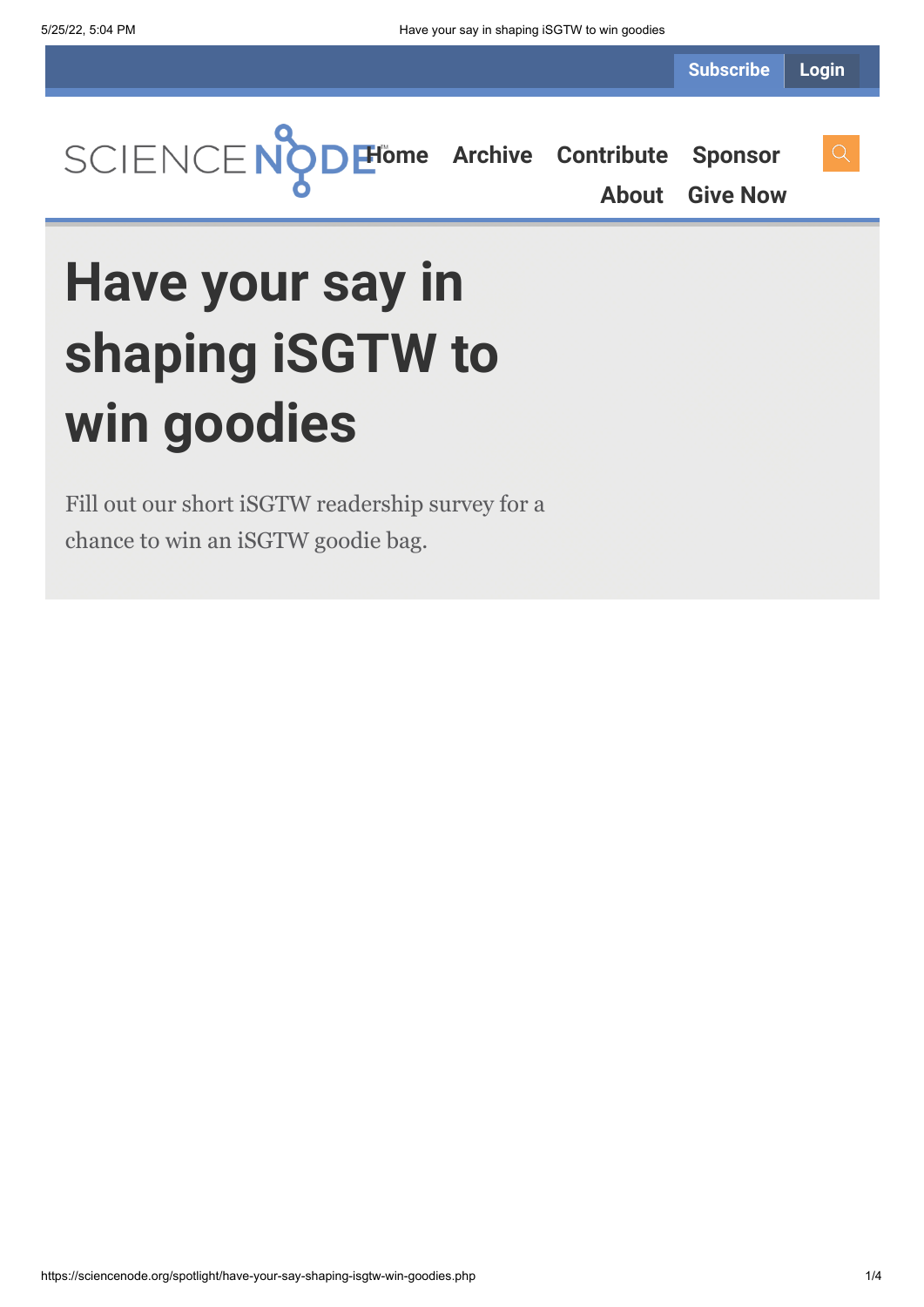**D**[Image of a gift bag with the iSGTW logo on it.](https://sciencenode.org/img/img_2012/iSGTW-bag.jpg)

**Posted on MAY 23 2012 4:52AM**

**Share this story**



*Image courtesy Andre-Pierre Olivier.*

Want to be entered into a draw for a fabulous iSGTW goodie bag?

If so, then be sure to check your email, and fill out one of our anonymous readership reflection surveys. Or you [can click here.](http://www.zoomerang.com/Survey/WEB22FLZ4UBD3G)

To continue improving this service, we need your suggestions and recommendations for iSGTW. What stories would you like to see covered? How can we improve iSGTW? Which stories have been particularly memorable?

The prizes are just our way of thanking you for your continued support and interest as iSGTW celebrates its seventh birthday. We now reach 8, 8177 newsletter subscribers and have over 1,102 Twitter followers.

So, please fill out our survey.

**Tags**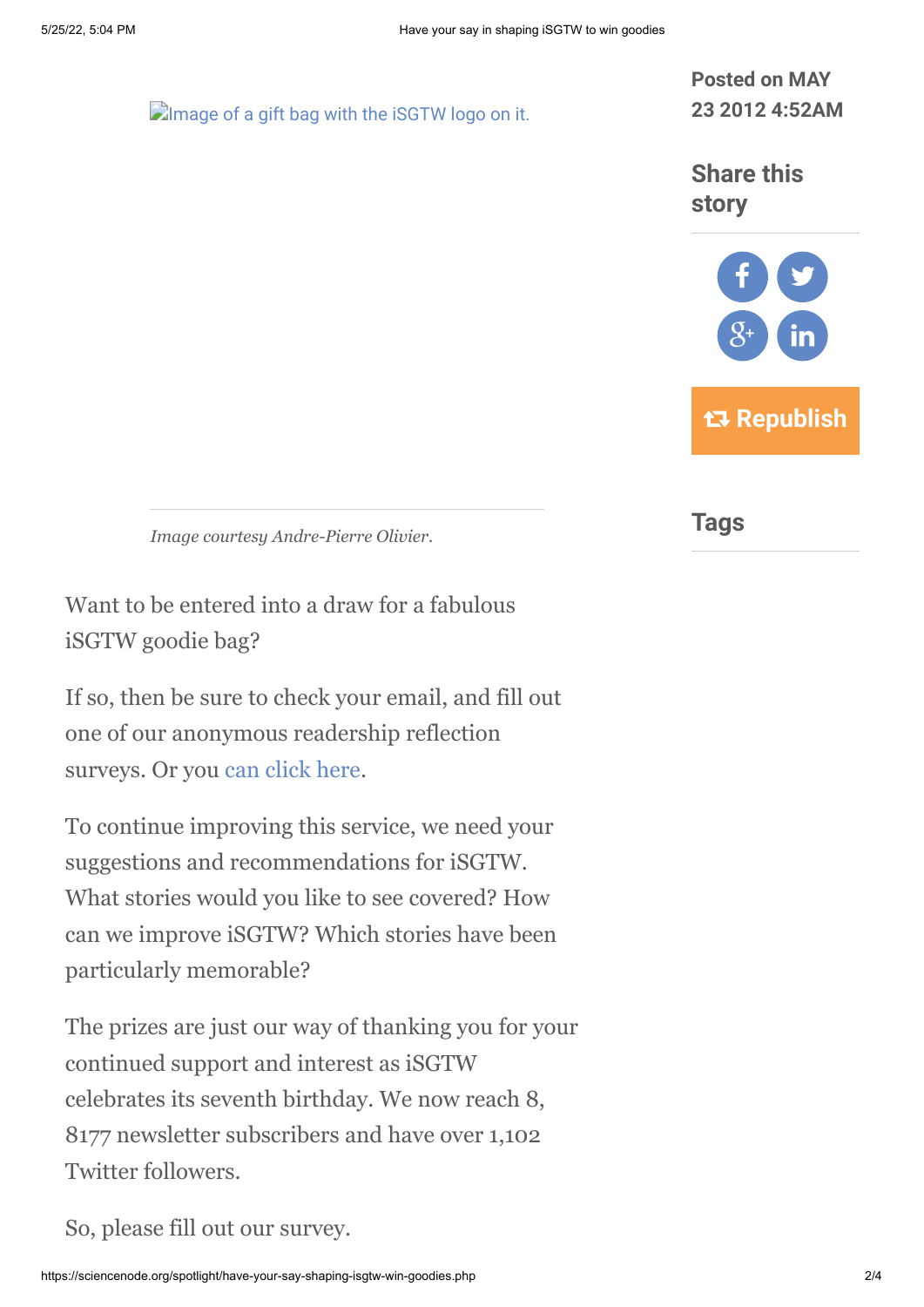Remember: iSGTW also welcomes your contributions - news, images or videos, announcements and opinion pieces. Please drop us a line if you'd like to contribute or if you have a good story lead.

And don't forget about the surprise goody bag!

The Editors, iSGTW